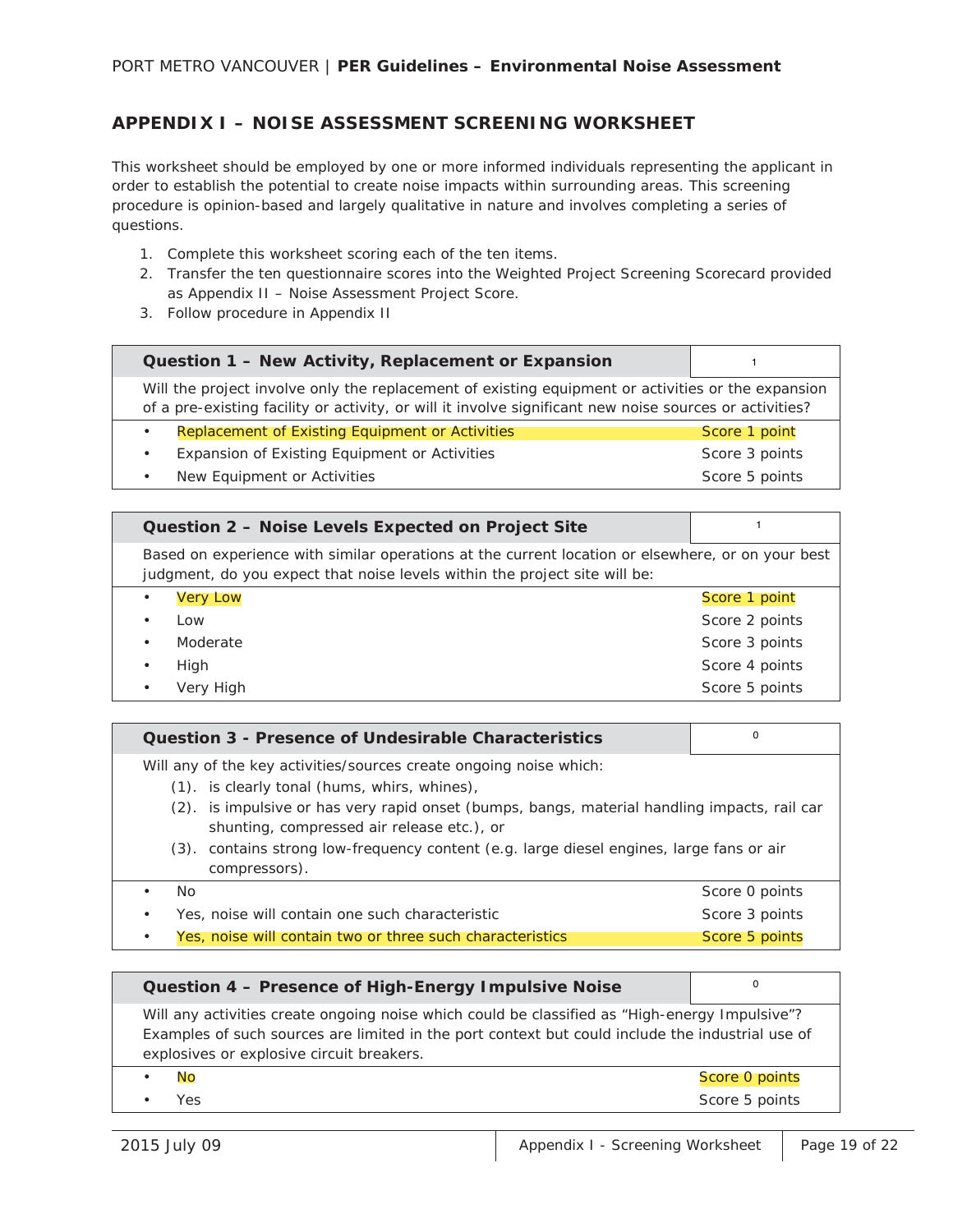| Question 5 - Hours/Days of Operation   | 3              |
|----------------------------------------|----------------|
| Will the normal operating schedule be: |                |
| Day Shift only (5 days/week)           | Score 1 point  |
| Day Shift only (7 days per week)       | Score 2 points |
| Day & Evening Shifts (5 days/week)     | Score 2 points |
| Day & Evening Shifts (7 days/week)     | Score 3 points |
| 24-hours per day (5 days /week)        | Score 4 points |
| 24-hours per day (7 days per week)     | Score 5 points |

| Question 6 - Proximity to Noise-Sensitive Areas                                                                                                     | 3              |
|-----------------------------------------------------------------------------------------------------------------------------------------------------|----------------|
| How far is the nearest noise-sensitive land use (residences, schools, hospitals, passive parks<br>etc.) from the property line of the project site? |                |
| More than 1,000 m<br>$\bullet$                                                                                                                      | Score 0 points |
| 500 to 1,000 m<br>$\bullet$                                                                                                                         | Score 1 point  |
| 250 to 500 m<br>$\bullet$                                                                                                                           | Score 2 points |
| 125 to 250 m<br>$\bullet$                                                                                                                           | Score 3 points |
| 60 to 125 m<br>$\bullet$                                                                                                                            | Score 4 points |
| less than 60 m<br>$\bullet$                                                                                                                         | Score 5 points |

| Question 7 - Presence of Noise Shielding or Reflection                                                                                                                                                                                                                                                                                                                                                                                                                                                                                                                                                                                                                                                                                                                                                                                                                                                                                                                                | $\Omega$       |
|---------------------------------------------------------------------------------------------------------------------------------------------------------------------------------------------------------------------------------------------------------------------------------------------------------------------------------------------------------------------------------------------------------------------------------------------------------------------------------------------------------------------------------------------------------------------------------------------------------------------------------------------------------------------------------------------------------------------------------------------------------------------------------------------------------------------------------------------------------------------------------------------------------------------------------------------------------------------------------------|----------------|
| Will buildings, structures and/or landforms partially or totally screen (that is, interrupt the line of<br>sight and direct hearing) project noise sources from nearby noise receptors? Here consideration<br>should be given to the relative elevations of the noise sources, the noise receivers (ground and<br>upper floors) and the intervening buildings and/or landforms. Noise shielding effects are<br>maximized when intervening buildings and/or landforms are higher and wider than both the<br>noise source area and the noise receiver area. Alternatively, the project may involve<br>construction of a building or other structure that, while not necessarily a significant source of<br>noise itself, reflects noise from other sources towards adjacent noise-sensitive areas. This other<br>noise may originate from project operations or from sources not related to the project, such as<br>other port operations or transportation facilities related sources. |                |
| Substantial, continuous noise shielding                                                                                                                                                                                                                                                                                                                                                                                                                                                                                                                                                                                                                                                                                                                                                                                                                                                                                                                                               | Score 0 points |
| Substantial, but not total, screening<br>$\bullet$                                                                                                                                                                                                                                                                                                                                                                                                                                                                                                                                                                                                                                                                                                                                                                                                                                                                                                                                    | Score 1 point  |
| Intermittent shielding, e.g., row of smaller, non-adjoining buildings<br>$\bullet$                                                                                                                                                                                                                                                                                                                                                                                                                                                                                                                                                                                                                                                                                                                                                                                                                                                                                                    | Score 2 points |
| Scattered shielding by objects, machinery, stockpiles<br>$\bullet$                                                                                                                                                                                                                                                                                                                                                                                                                                                                                                                                                                                                                                                                                                                                                                                                                                                                                                                    | Score 3 points |
| No shielding potential<br>٠                                                                                                                                                                                                                                                                                                                                                                                                                                                                                                                                                                                                                                                                                                                                                                                                                                                                                                                                                           | Score 4 points |
| No noise shielding and will reflect noise towards sensitive areas                                                                                                                                                                                                                                                                                                                                                                                                                                                                                                                                                                                                                                                                                                                                                                                                                                                                                                                     | Score 5 points |